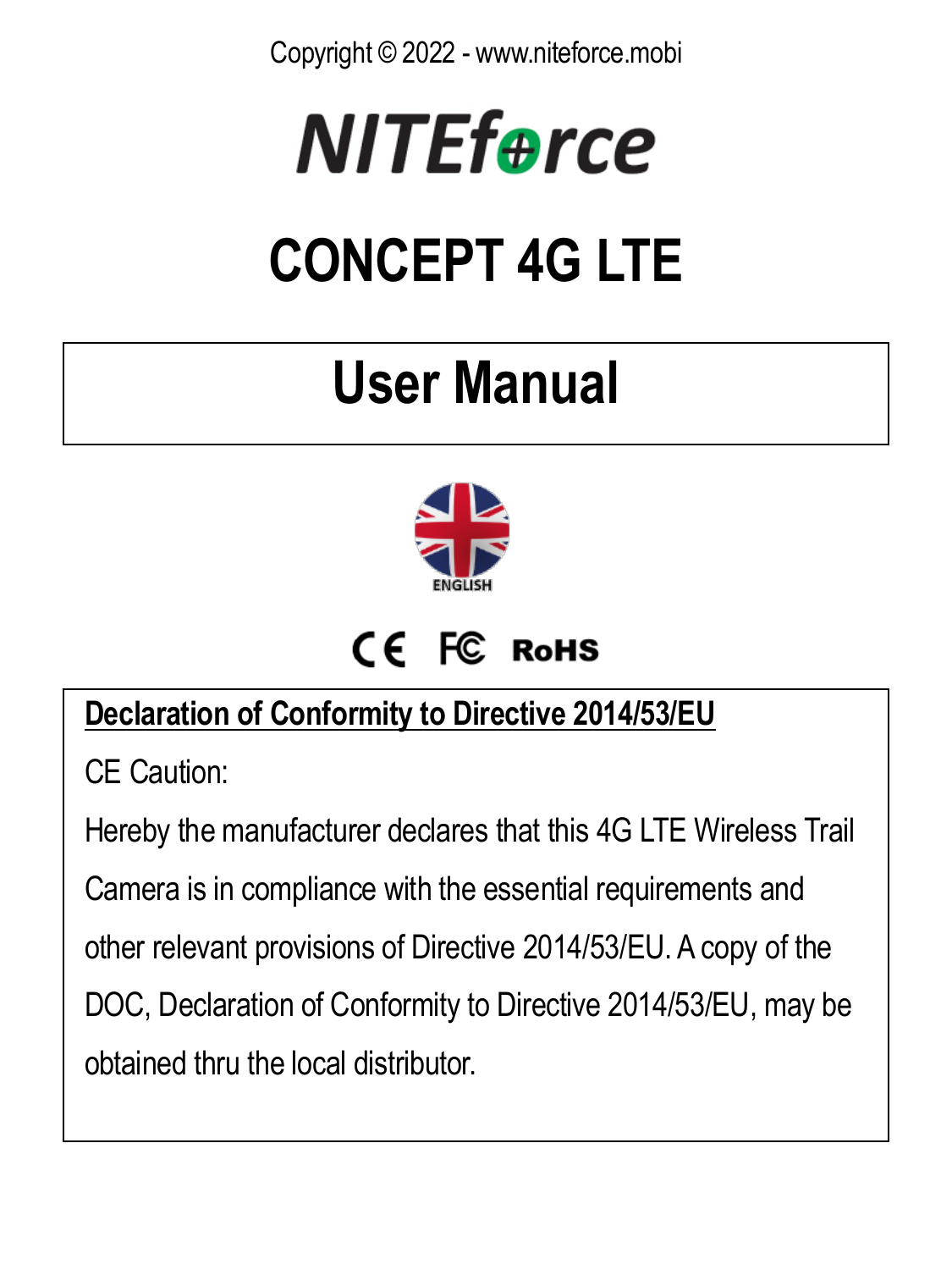# **PLEASE READ CAREFULLY BEFORE USING CAMERA**

#### *Thank you for Purchasing your NITEforce Trail Camera*

The NITEforce CONCEPT 4G LTE is a high-quality digital wireless trail camera. It has been precisely engineered and tuned to provide you with optimal and consistent performance. This camera will provide high quality digital pictures and video for applications such as home, cabin and business surveillance and animal monitoring for hunting and research. It features a highly sensitive Passive Infra-Red (PIR) motion sensor and numerous mobile APP setting options to tailor the camera to your particular needs. Camera offers you high quality product using many useful features.

- $\checkmark$  Take photos & transmit over wireless network
- $\checkmark$  Allow users to view photos, monitor camera status and modify parameter settings through mobile APP

Camera has pre-installed Micro SD card. You only need to install antenna, own SIM card, 8 x AA alkaline batteries, and install mobile APP (Android & iOS) to use it. **APP Download** links are able to find: www.niteforce.mobi

#### **NOTE:**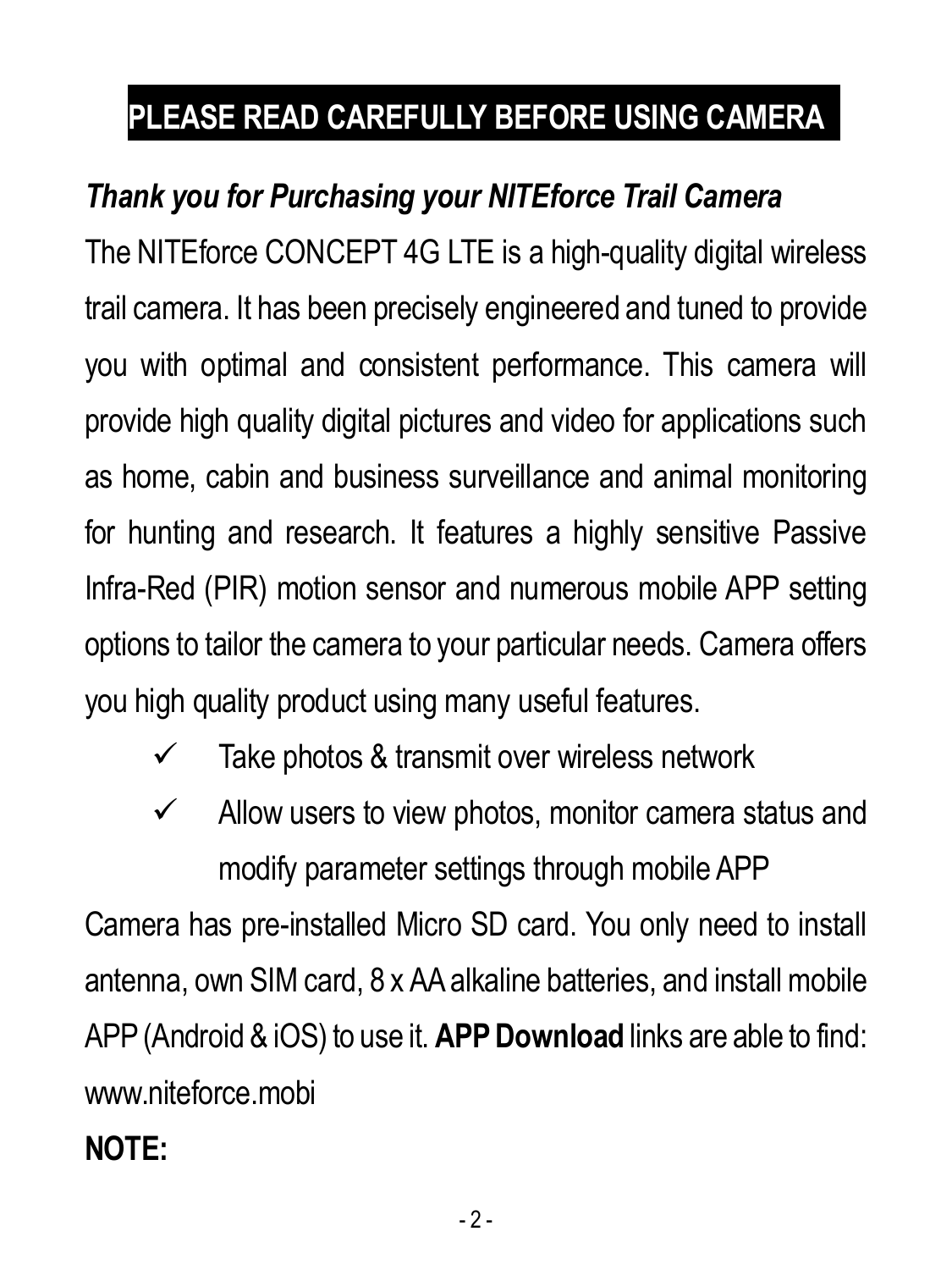1. Each camera has a unique QR code ID, which can be seen when you open the device cover. You will need to enter the code to APP inorder pair the camera and APP

2. For video function, due to the limitation of transmission speed and power consumption, camera only transmits the thumbnail pic of the first frame instead of the whole video

## **SPECIAL HANDLING PRECAUTIONS**

The camera has been finely tuned. Avoid dropping and physical shock. This camera is designed for typical weather conditions (IP66). It is not waterproof for use underwater.

Carefully clean debris from camera lens, PIR, and LED platform. Avoid use of cleaning solvents. Camera contains precise electronic equipment. Do not attempt to open camera case yourself. Fog condensation may form on lens and electrical components when bringing into warm room from cold. To avoid this, first place camera inside a sealed plastic bag before bringing into warm room temperature. If condensation forms, remove SD card and batteries until camera is dry. Remove batteries when storing camera.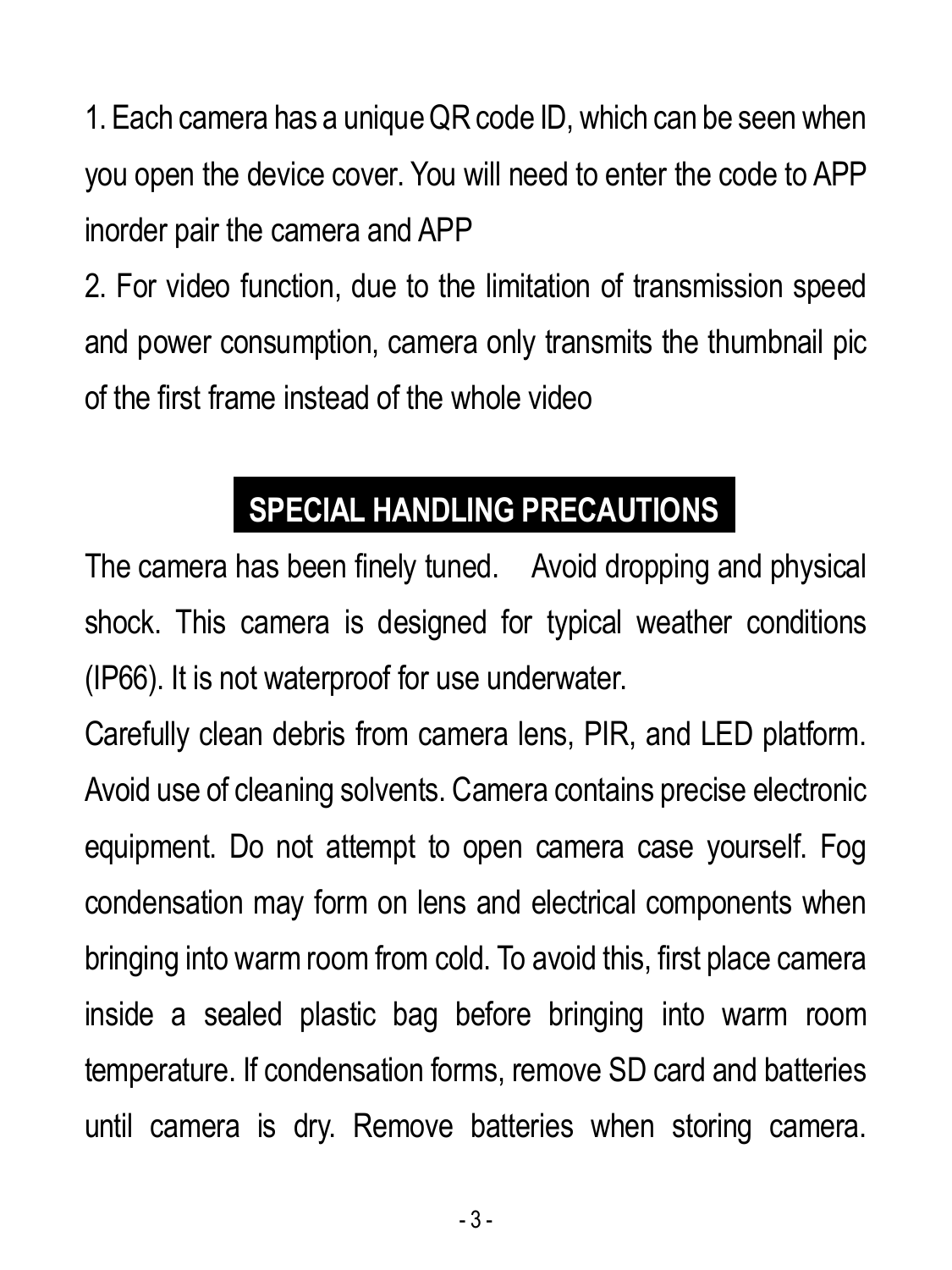Removing batteries from the camera during storage reduces the risk of battery acid leakage and battery drain. Battery leaks are not covered by the warranty. When using the camera, Do Not mix old and new batteries together in the camera. **Use only High Quality AA alkaline batteries.**

# **CELLULAR INFORMATION**

This camera contains LTE 4G cellular module to transmit pictures directly from the camera to your mobile phone APP. Its capable to support 3G and 2G in areas where no 4G network present. Under 2G network only small thumbnail picture sending possible, no original picture, due the network small data upload speed.Operator SIM card costs and payment plans are between camera user and operator. **NOTE:**

**Remember disable (take off) the PIN code from the SIM card, before inserting SIM card to camera.**

# **GETTING STARTED**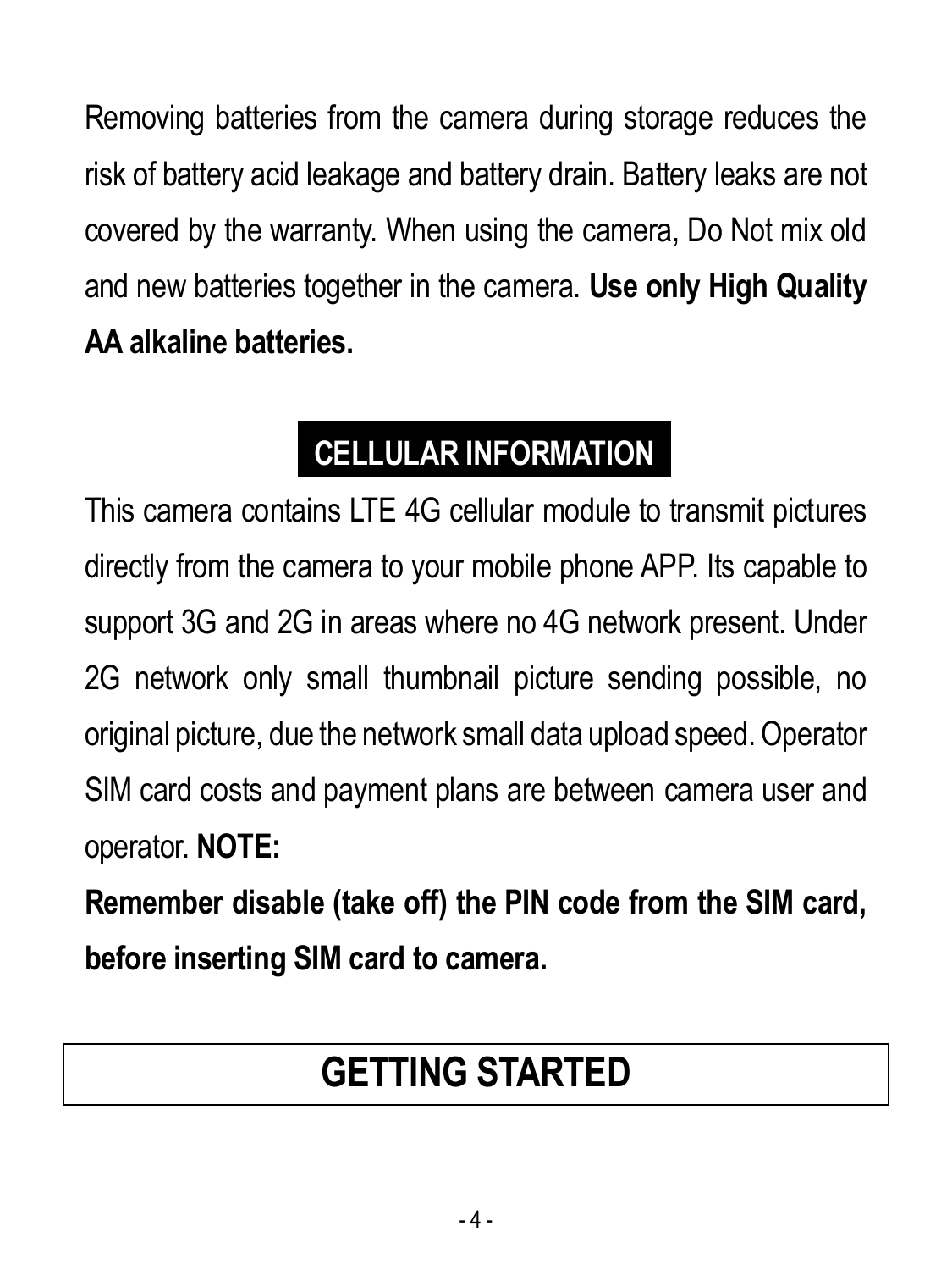#### **Check the Delivery Content**

Trail Camera x 1

4G LTE Antenna x 1

Pre-Installed Micro SD card x 1 (inside camera TF)

External 12V power cable x 1

Mounting Strap x 1

User Manual x 1

Mobile APP download links: www.niteforce.mobi

#### **Needed for Operation?**

8 x AA 1.5V Alkaline Batteries

1 x SIM card with LTE 4G High Speed data plan

#### **> MOUNT ANTENNA**

Mount the LTE 4G antenna. Do not use camera outside without antenna. It is protecting the antenna hub from rain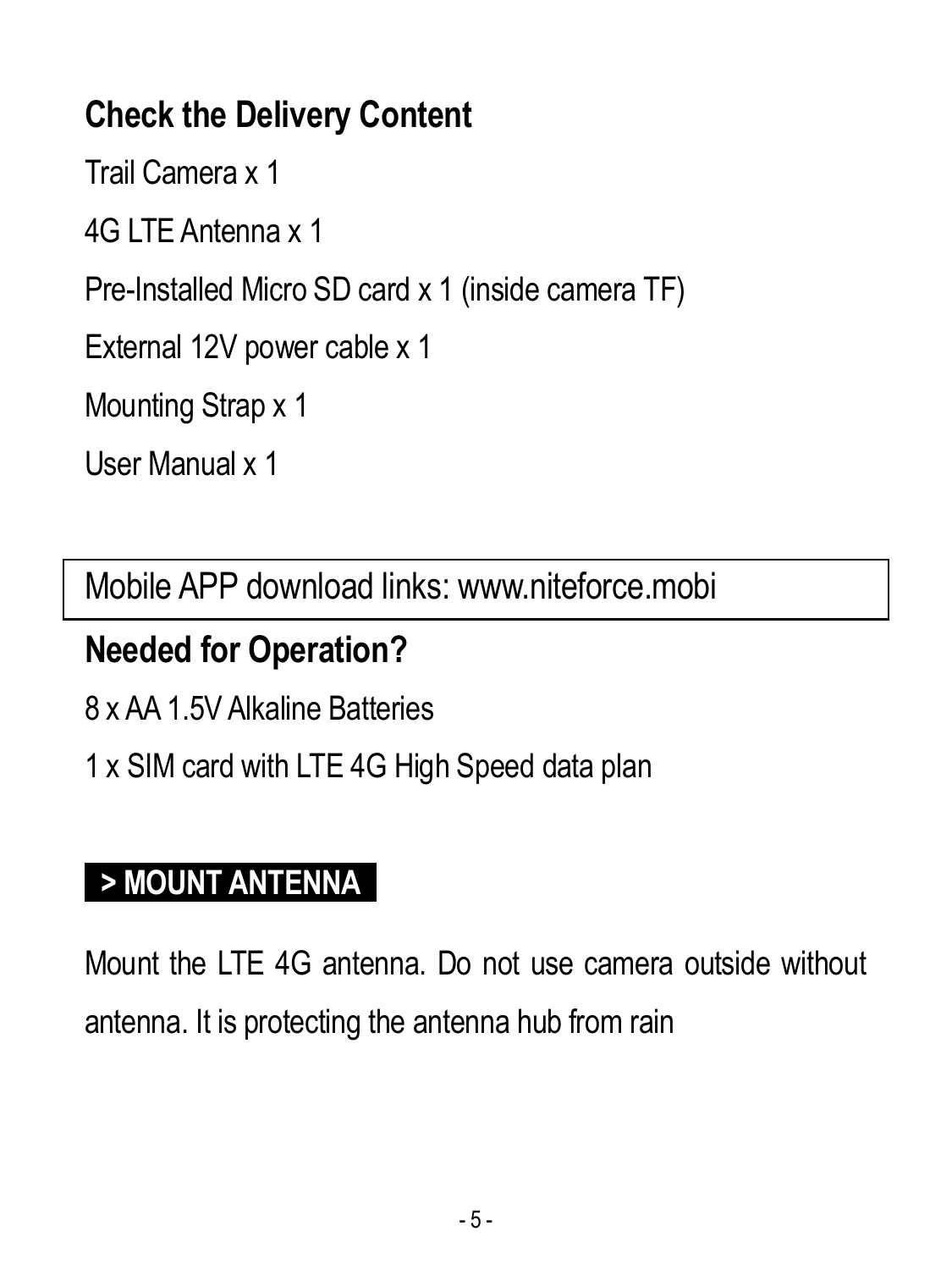

#### **> INSERT SIM CARD**

Insert micro SIM card as shown in below picture:





> Push micro SIM card gently until it "clicks" into place inside the camera

> If micro SIM card needs to be removed, push again gently and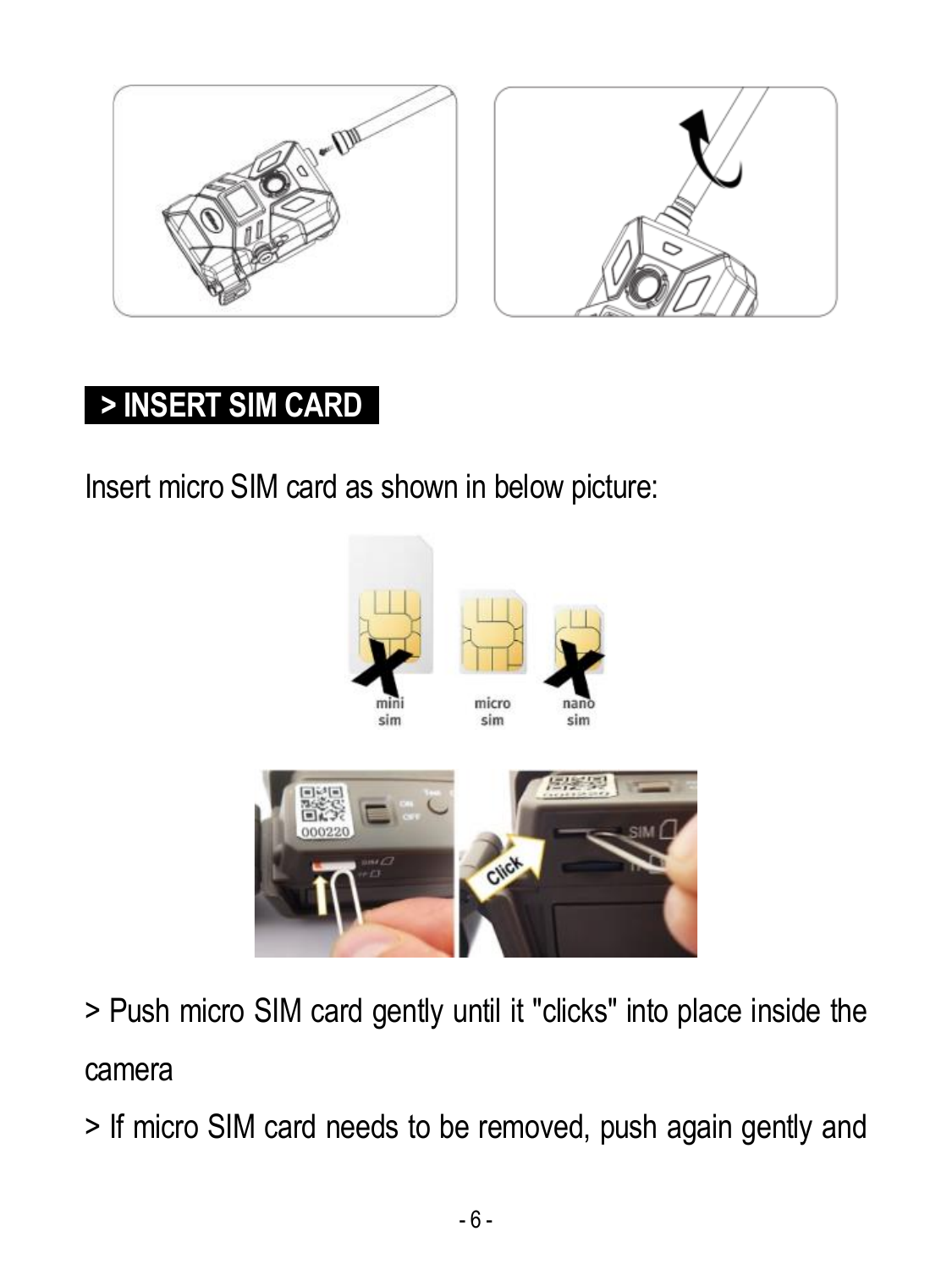you will hear "click"

# **Remove PIN code from your SIM card, before inserting micro SIM card into camera**

**Note:** Check your SIM card data plan speed details from your operator, before installing SIM card. The camera supports SIM card with LTE 4G High Speed. If original pictures are sent, minimum Upload Speed 5MB/sec is required

#### **> INSERT BATTERIES**

Insert 8pcs Good Quality AA 1.5V Alkaline Batteries while ensuring polarity ( **+** / **-** ) is correctly orientated. Please see below pictures:



Open the front door of the device by unlatching the locking tab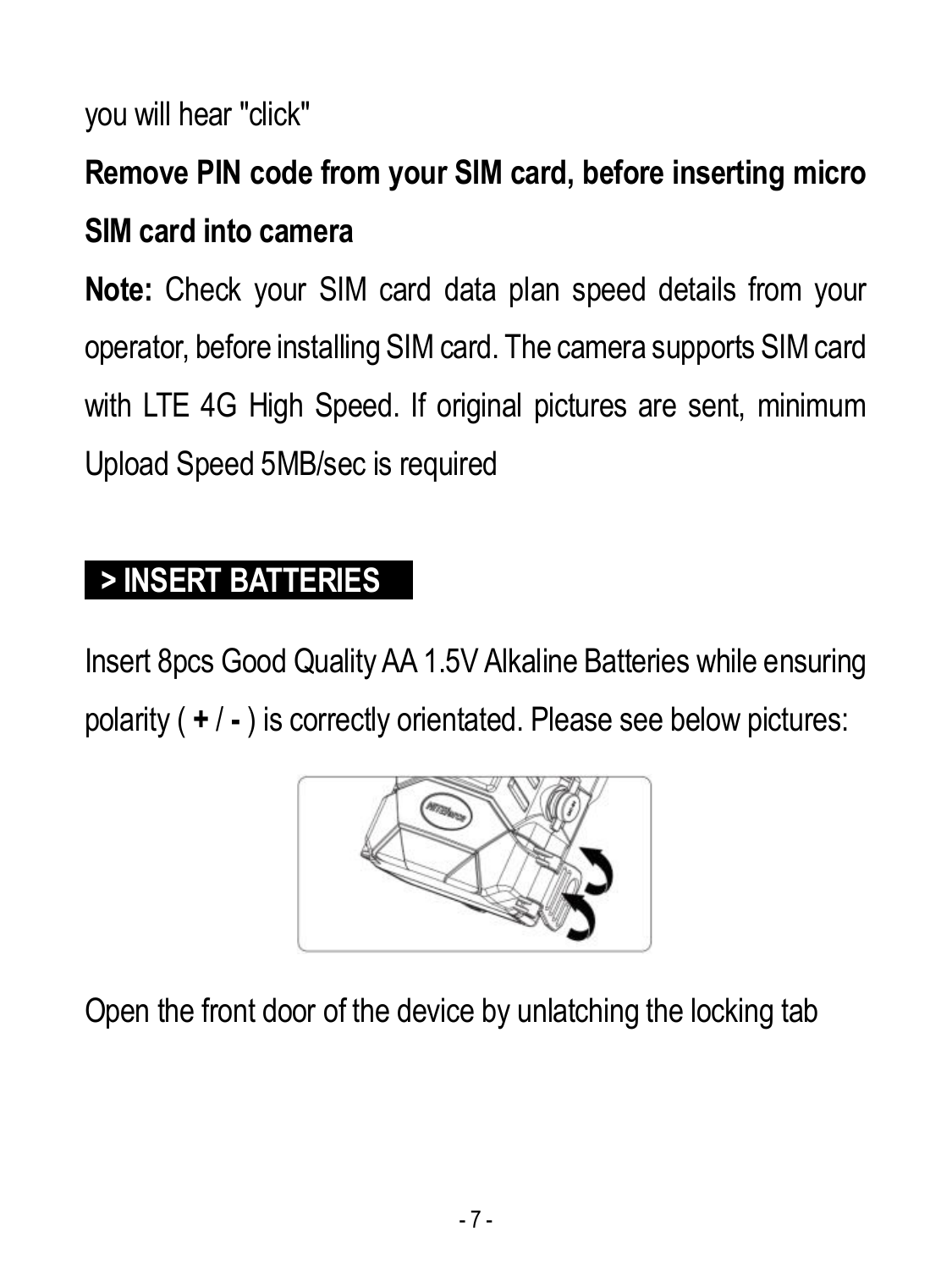

Press the "Eject" button to eject the battery compartment



Insert 8pcs of new alkaline batteries according to the +/- directions shown on the bottom of the battery compartment



Push the battery compartment to the bottom to lock it

**Note 1:** Do Not mix old and new batteries together in the camera **Note 2:** Do Not mix different branded batteries in camera **Warning:** Remove batteries when storing the camera. Removing batteries from the camera during storage reduces the risk of battery acid leakage and battery drain. Any kind of battery leaks are not covered by the warranty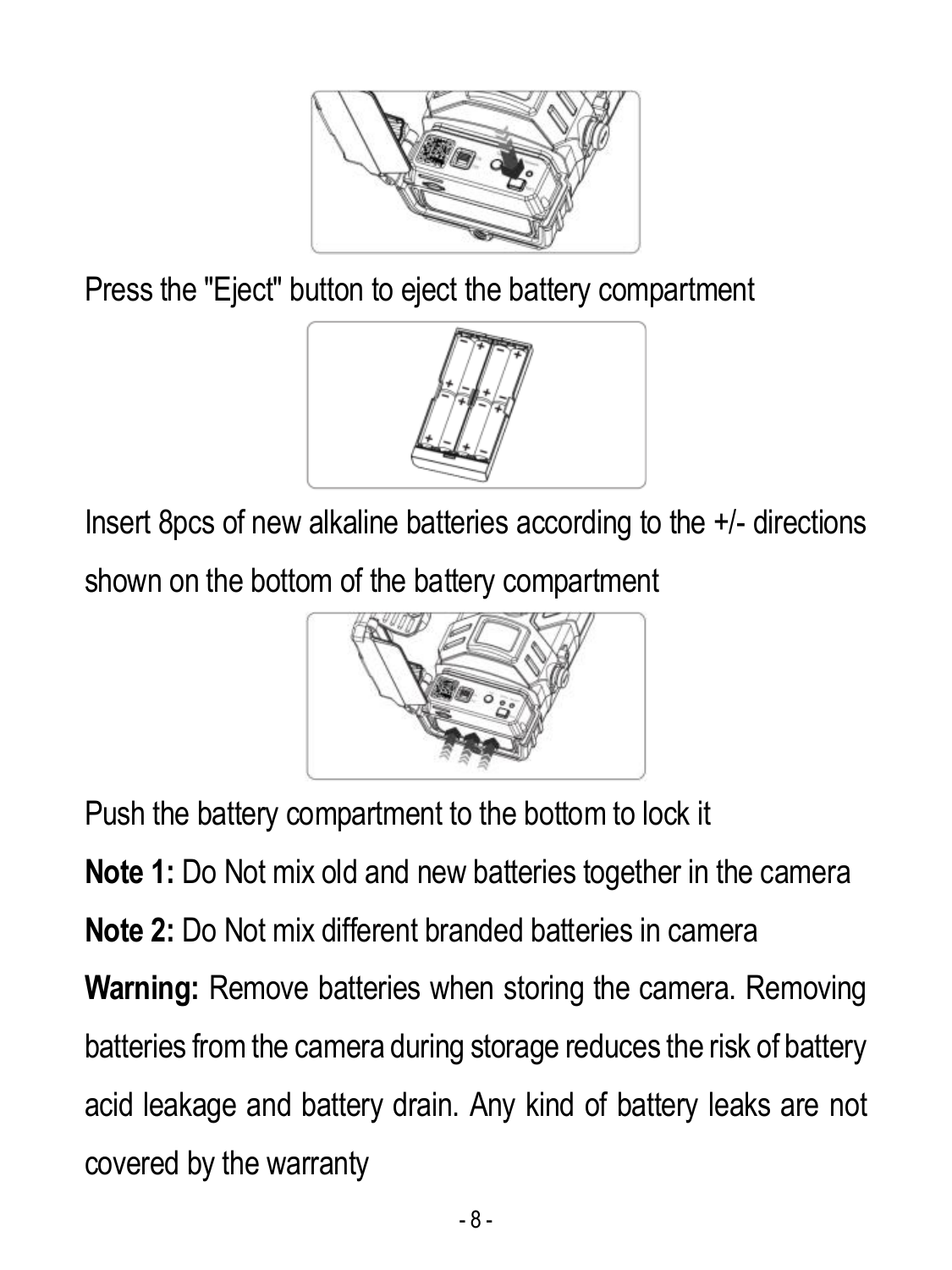#### **> CHECK MICRO SD MEMORY CARD IS IN "TF" PORT**



Use "slow" read/write speed micro SD cards ( **SDHC/UHS** ). The camera does not have any internal memory for picture and video saving. Max capacity micro SD card is 32GB.

**Camera is now ready for operation. Please follow the next steps in order to link your camera to mobile APP**

#### **APP Installation and Account Registration**

You will find the APP link from [www.niteforce.mobi](http://www.niteforce.mobi/) website. If you use Android or iPhone mobile phones, please click the correct download link to Store platforms.

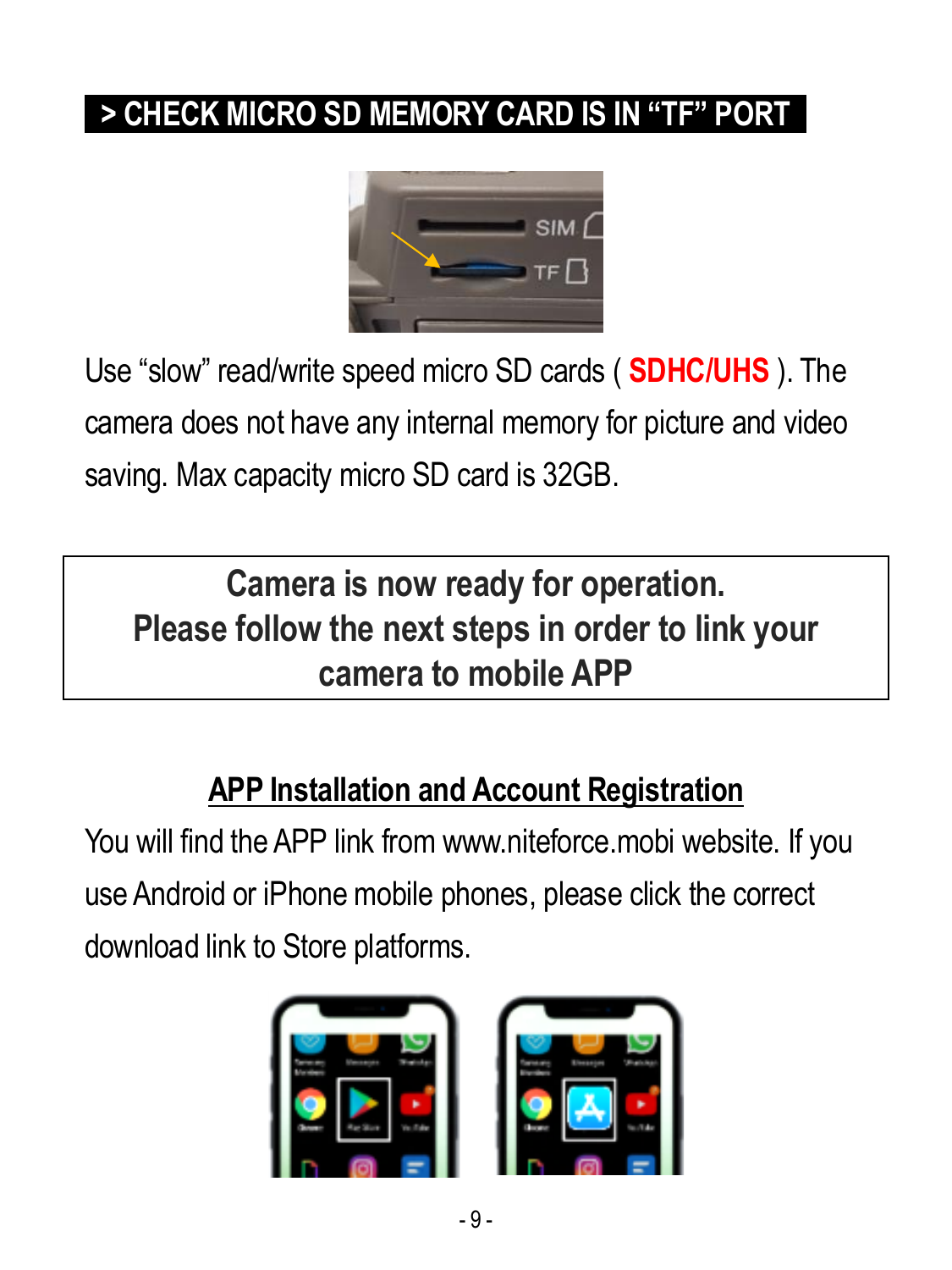Click download and install the mobile APP to your phone In order to register your exclusive account on mobile APP, you must have an email address for verification code.

- 1) Click the register icon on the Login interface of mobile APP to enter the new account registration interface
- 2) Enter your email address and create password for the mobile APP account
- 3) Click the "**Get Security Code**" icon
- 4) You will soon receive a verification code to your e-mail inbox (please check spam folder in not seen it at inbox)
- 5) Please fill in the verification code in the location indicated by the mobile APP and click the "OK"

|                    | 图 djdbebdjdjc@fdkdjdjd.com |                               |  |
|--------------------|----------------------------|-------------------------------|--|
|                    | $\alpha$<br>.<br>$\sim$    | The Security Code has Send to |  |
| Samual Detstreamen | $\sim$                     | fjejejjf@djdjd.com            |  |
| $a$<br>e.          |                            | Security Code<br>287 s        |  |
| <b>Brasil</b>      |                            | $ 0k$                         |  |
| Log in             | <b>Get Security Code</b>   |                               |  |

After registering your account, you can log in to mobile APP and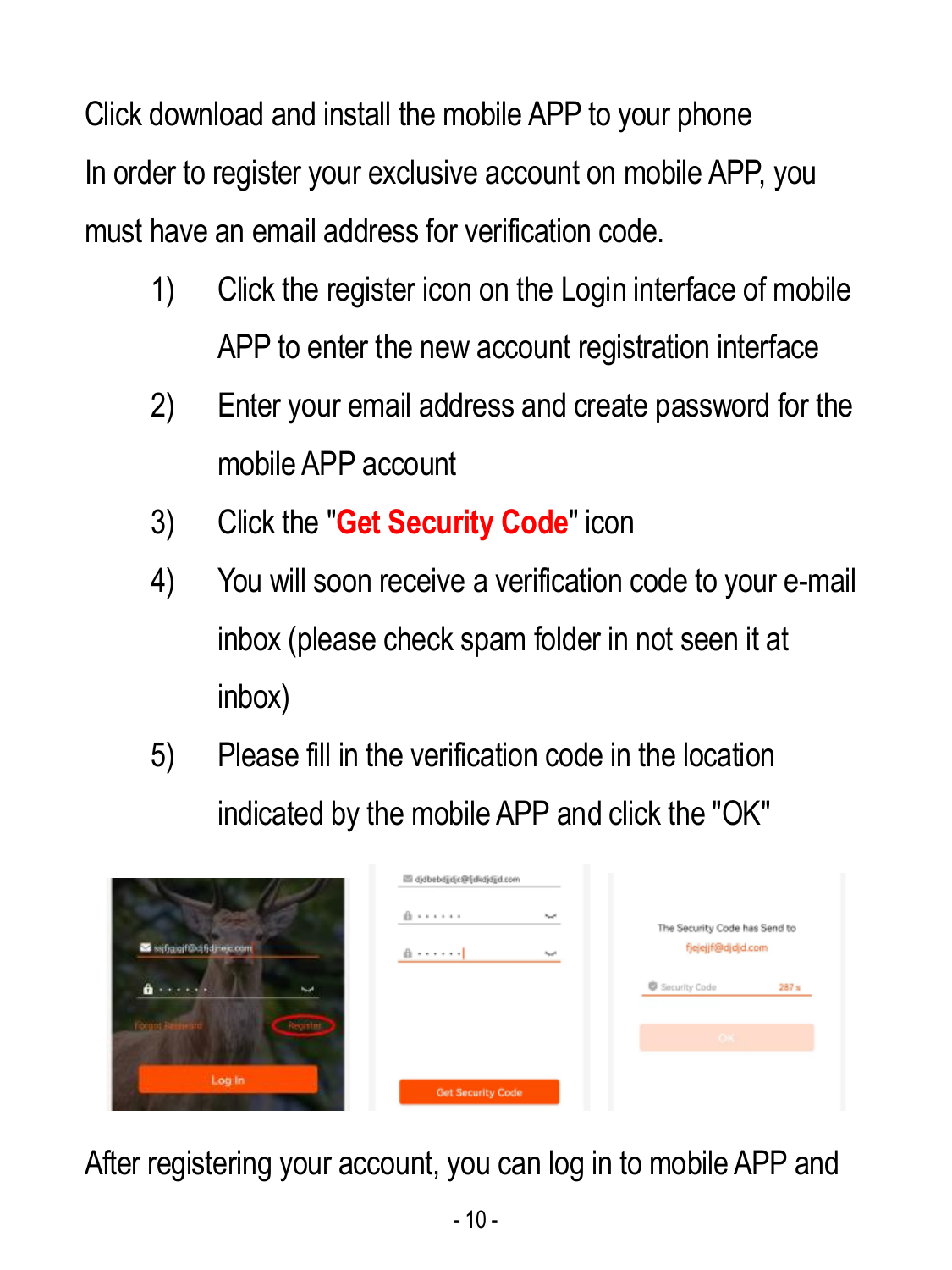it's ready for operation.

#### **Add Camera to your mobile APP Account**

- 1) Toggle the Power Switch of the camera to ON
- 2) Go to the "Devices" screen in the mobile APP
- 3) Click "Add Device / +" button
- 4) Insert camera serial number or scan the QR code on the camera using the QR code scanning

| ■名院       | 80.039 |            |                    | $-$       |   |
|-----------|--------|------------|--------------------|-----------|---|
| Device    | $+$    |            | Strate A           | 4 BB each |   |
|           |        | ₹          | Add Device         |           |   |
|           |        |            |                    |           |   |
|           |        |            | Device Information |           |   |
| AddDevice |        | Dirvice ID | Next               | ĵнj       | œ |

After adding camera successful, continue operations according to the APP instructions until the APP indicates that the camera is successfully paired with mobile APP.

#### **LED INDICATOR LIGHTS**

During the first 5min after camera power has been turn ON, the red LED at the top of the camera will blink for any PIR trigger and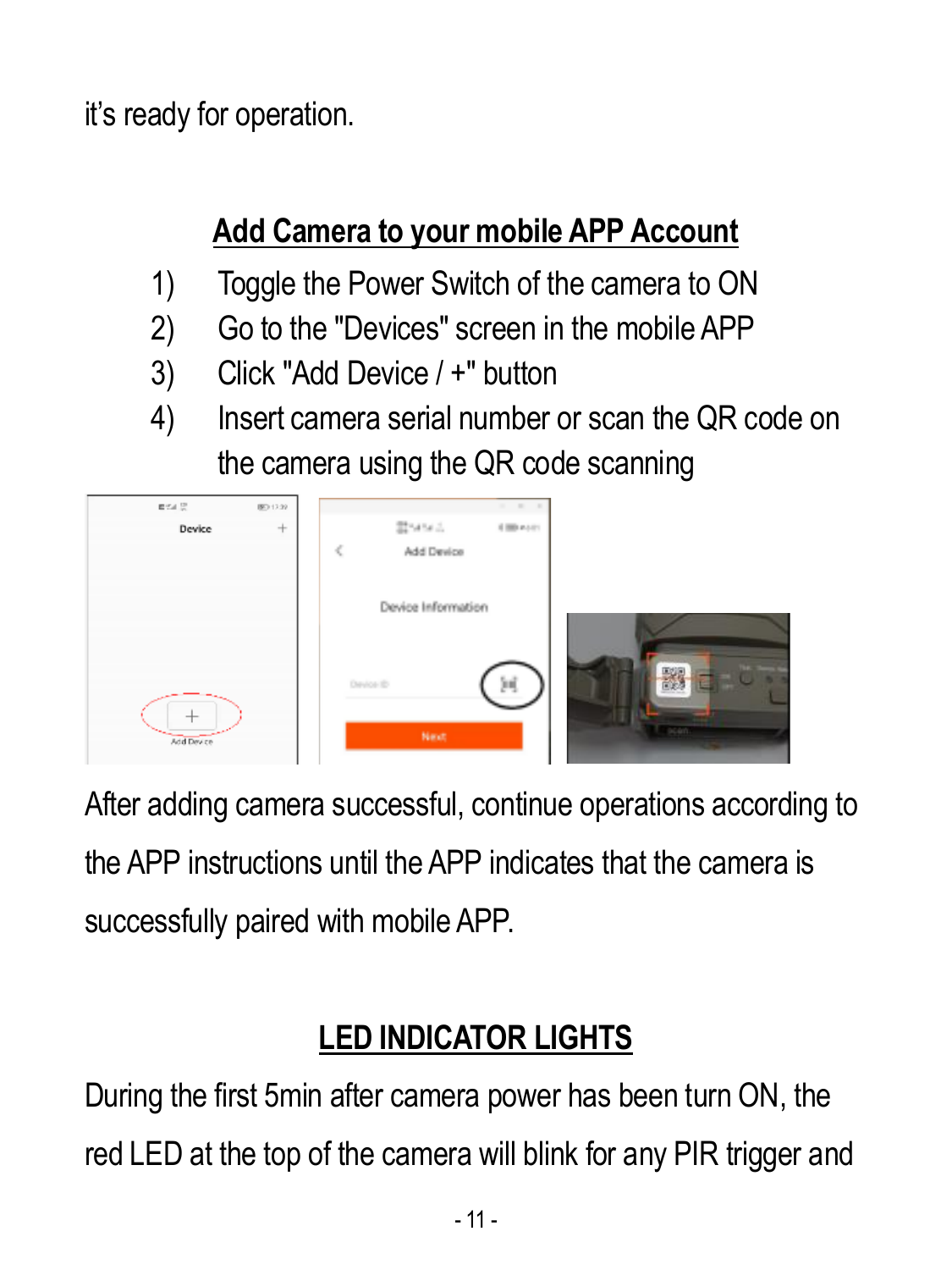repetitively blink for any photo shot. You can test the PIR

sensoring area front of the camera.

|                              | <b>Device Network</b>         | <b>Meaning of indicator</b>                                                |  |  |
|------------------------------|-------------------------------|----------------------------------------------------------------------------|--|--|
| Device Green LED Long Light  |                               | Device is operating normally (i.e. normal SD card +<br>current power ≥25%) |  |  |
| Device Green LED Fast Blink  |                               | The device is taking pictures or videos                                    |  |  |
| Device Yellow LED Blink      |                               | SD/TF card is full.                                                        |  |  |
| Device Red LED Long Light    |                               | SD/TF card is normal, but current power <25%                               |  |  |
| Device Red LED Blink         |                               | No SD/TF card is found, or the SD/TF card is damaged                       |  |  |
|                              | Network Green LED Long Light  | Networking or transmitting succeeded                                       |  |  |
|                              | Network Green LED Blink       | Sending pictures                                                           |  |  |
|                              | Network Yellow LED Blink      | Connecting to the server                                                   |  |  |
|                              | Network Red LED Long Light    | Networking or sending failed                                               |  |  |
|                              | Network Red LED Blink         | There is no SIM card, or the SIM card is damaged                           |  |  |
| Device Yellow LED Long Light | Network Yellow LED Long Light | Firmware upgrading                                                         |  |  |

After 5min testing period, the LED indicator lights are only active under the closing latch. Camera is now ready and sending to your mobile APP.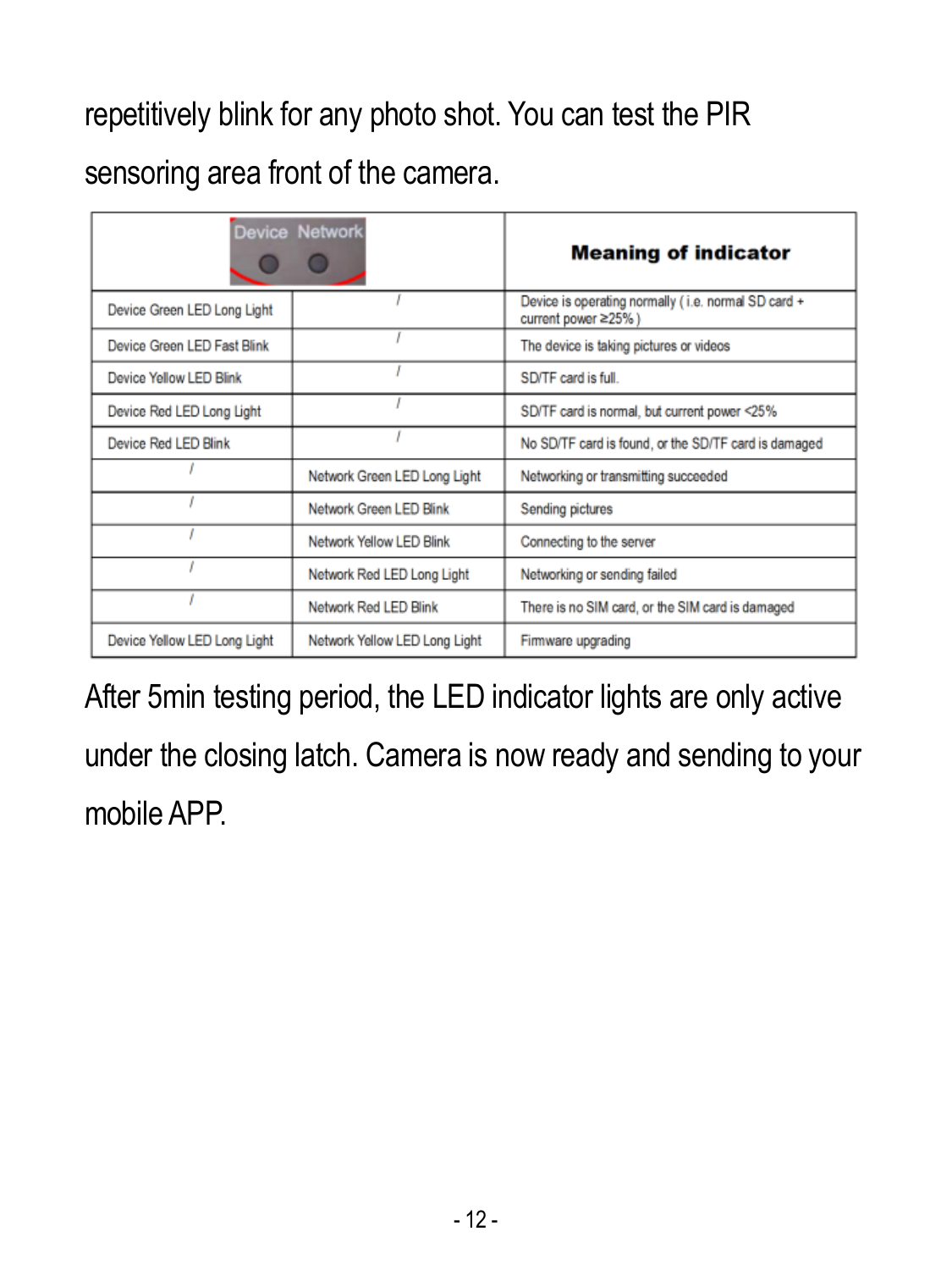#### **mobile APP SCREENS**

Camera Settings



How to refresh pictures?

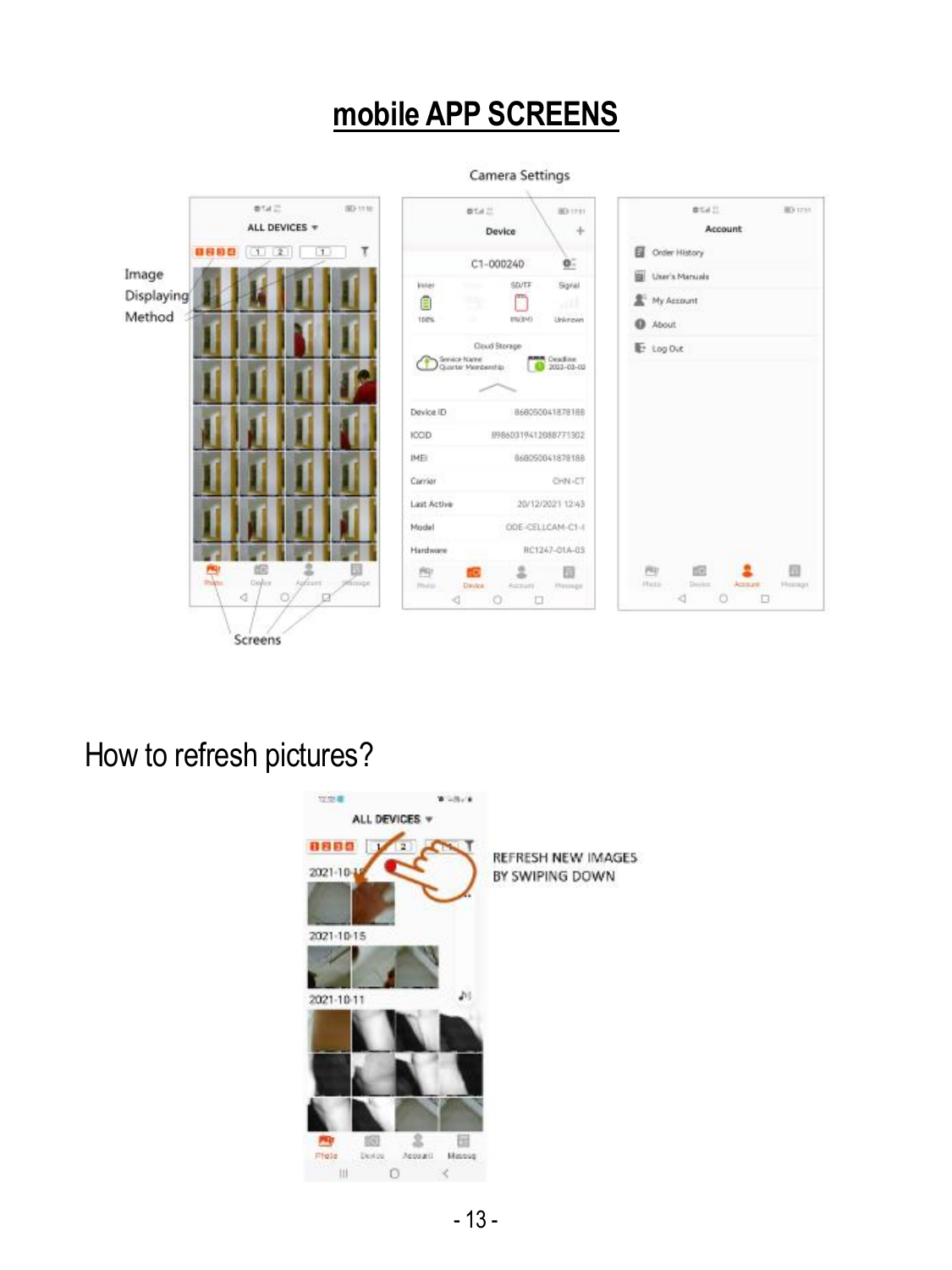#### **Powering Camera**

1.5V AA Alkaline battery power and/or external 12V battery power status is able to see from the mobile APP. See under Device Menu option.

#### *8pcs AA 1.5V Alkaline battery use*

You can use your camera with 8pcs of AA 1.5V high quality Alkaline Batteries. Batteries should be inserted with correct electrode position as marked in battery case. Incorrectly inserted batteries will cause device damage.

Do Not mix old and new batteries together in the camera. Do Not mix different branded batteries in camera.

**Warning:** Always remove batteries when storing the camera.

Removing batteries from the camera during storage reduces the risk of battery acid leakage and battery drain. Any kind of Battery leaks or problems are not covered by the warranty.

Due to different settings, amount of activities within camera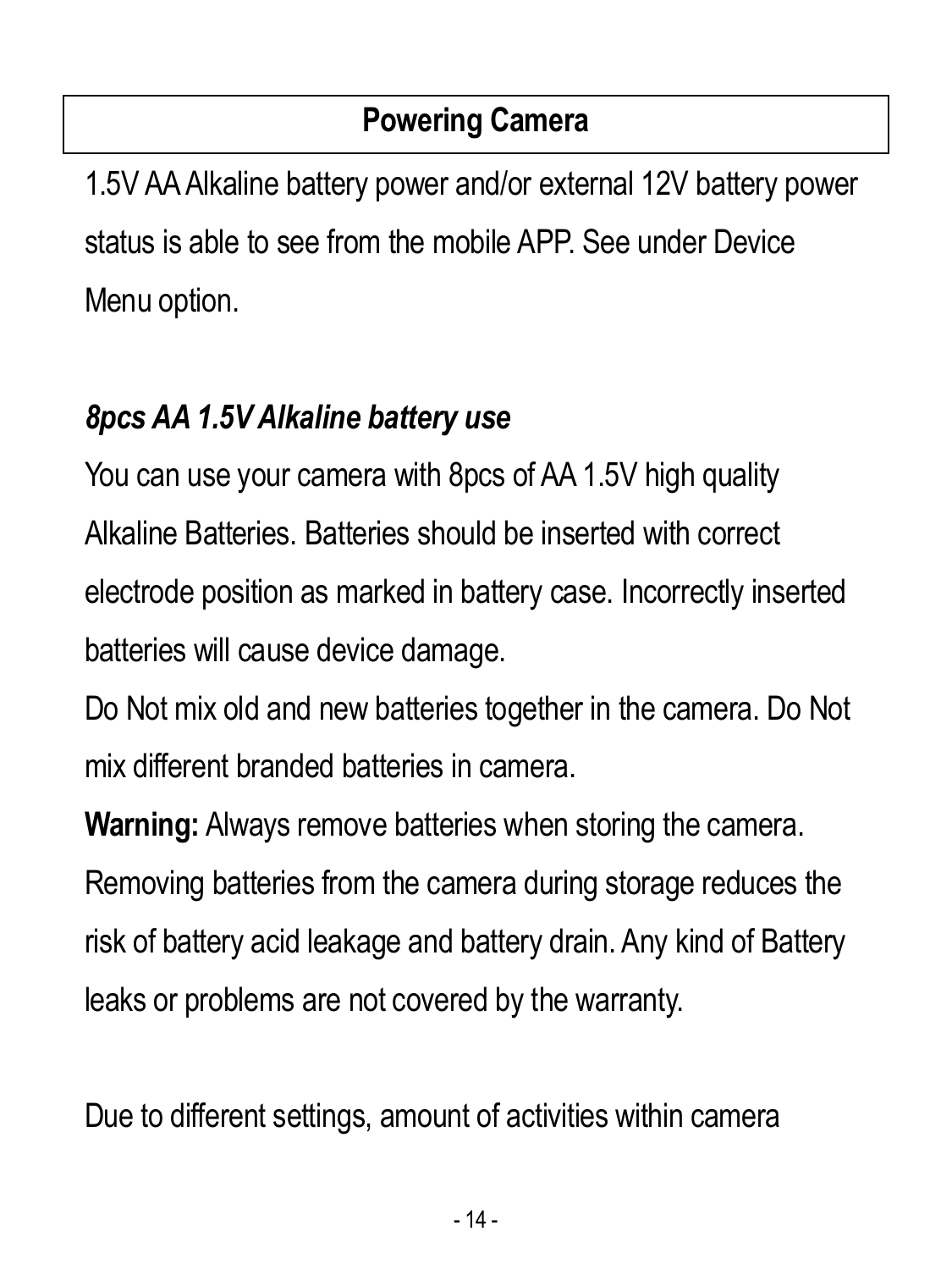detection zone, different brands and quality of batteries and time of the year (summer vs winter), we are not able to give you exact number of photos and/or videos that camera can achieve.

You can add your camera operation time connecting the camera to 12V external LeadAcid battery. You can keep the internal AA Alkaline batteries installed during the external 12V power source use.

#### *12V External Battery use*

You can connect your camera to external 12V battery with NITEforce battery cable (included). Using 12V external battery you will achieve longer operation time on the field. 12V LeadAcid batteries are available from battery specialized stores. Please see examples:

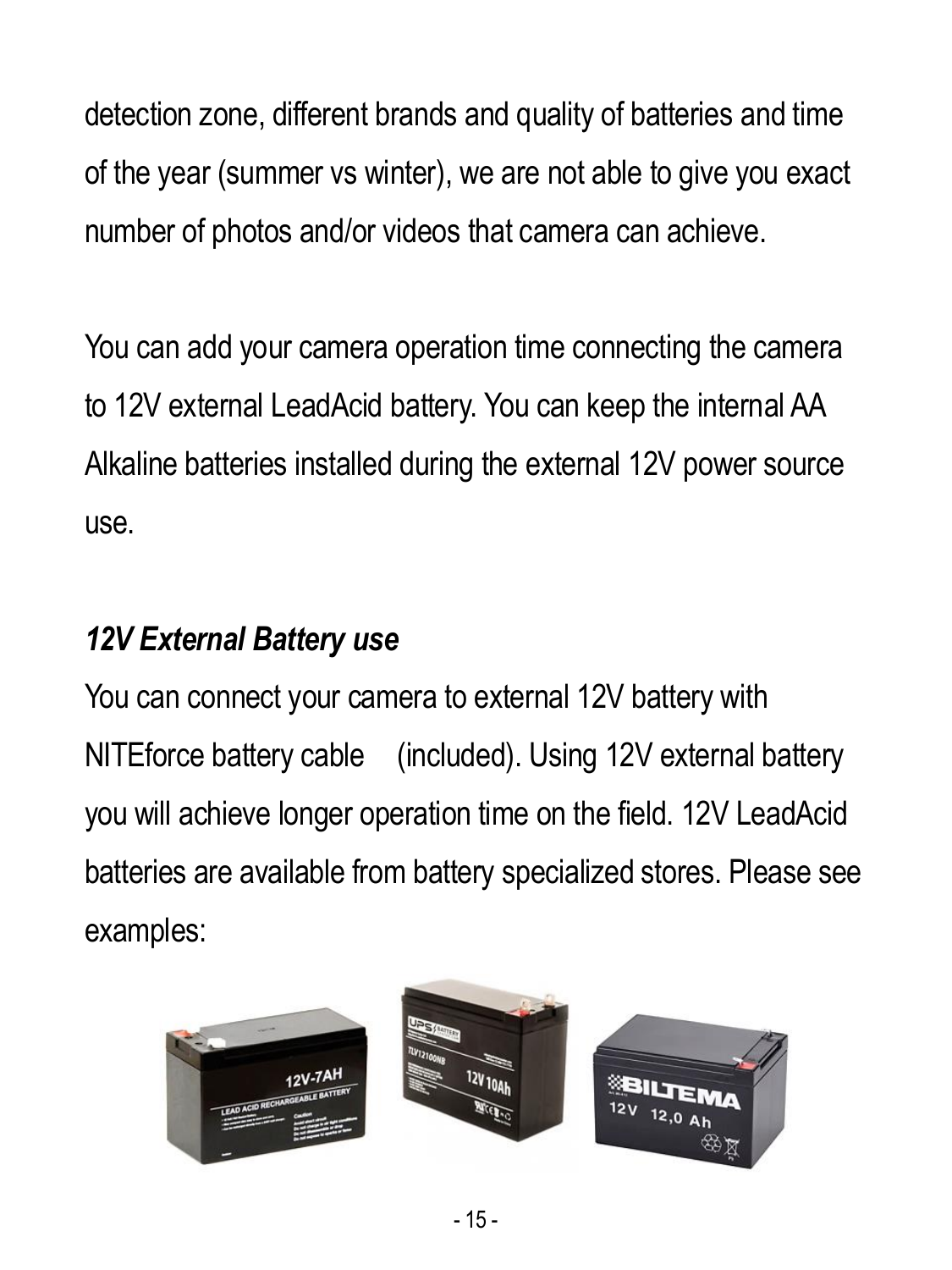Good and High Capacity battery choices for colder winter time months use are for example 12V / 7Ah or 12V / 10Ah or 12V / 12Ah LeadAcid batteries. More Capacity = Longer Operation time. If external battery is used under extreme cold winter circumstances, you can place the battery inside the plastic bag and bury the external battery under the snow layer. Snow layer will be protecting the external battery frozen when cold (-10 °C or colder).

**Note 1:** Camera Operation Temperatures are -20°C ... +50°C **Note 2:** Check your Battery Operation Temperatures from dealer When the external battery power is dropping below 11V, it's time to re-charge your battery with 12V Power-Charger.

#### **MOUNTING OF THE CAMERA**

This camera is designed to use the Nylon mounting strap (included) to obtain maximal mounting versatility. Camera can be securely locked with cable lock (sold separately).

It is recommended to mount the camera  $1m - 1.5m$  height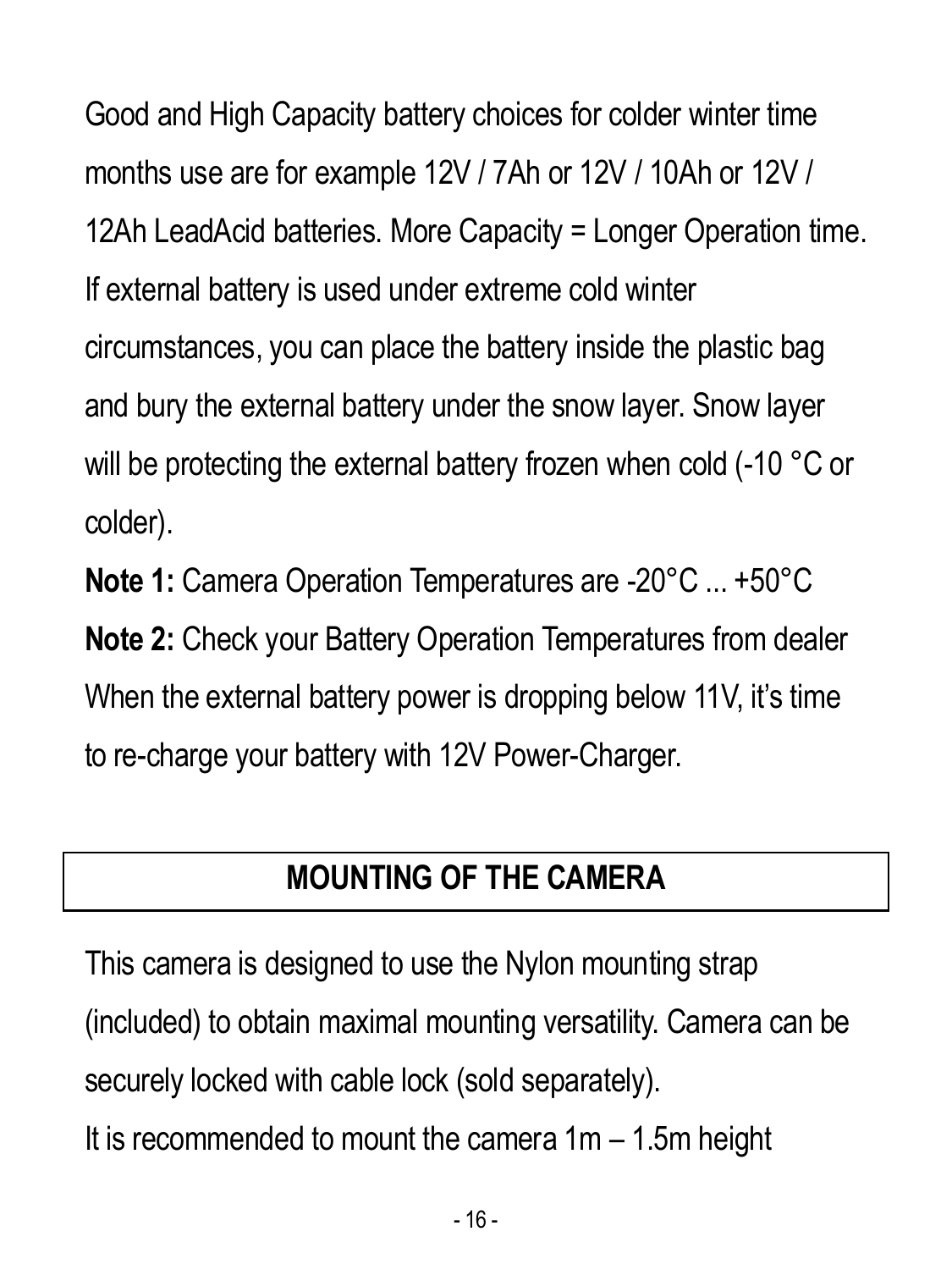pointing to desired area and 7m away from target center area for maximum sensitivity in most situations. Adjustments may be required depending on animal size and environment. PIR motion detection distance changes based on ambient temperature and setup. Higher ambient temperatures will reduce PIR motion detection range thereby requiring camera to be closer to desired location. Mounting camera too high or angling camera may result in animal or humans going under or above the PIR motion detection range.

Angle the camera perpendicular to the ground to maximize the Flash lighting potential.

**Note:** Cars and other motorized vehicles are not animals. Those are emitting heat motion differently vs humans and animals. Cold engine is not emitting heat.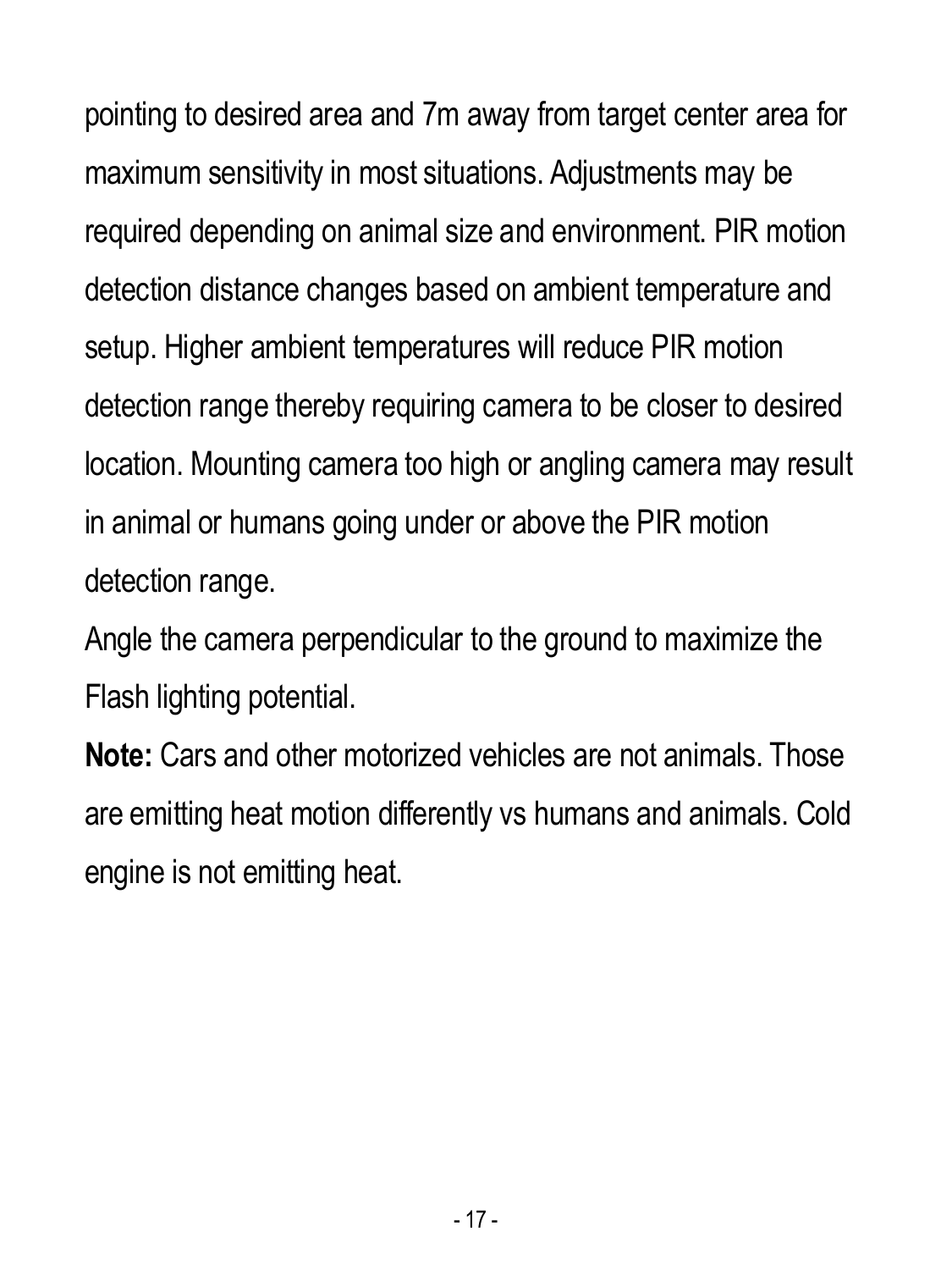#### **Tree Mounting**

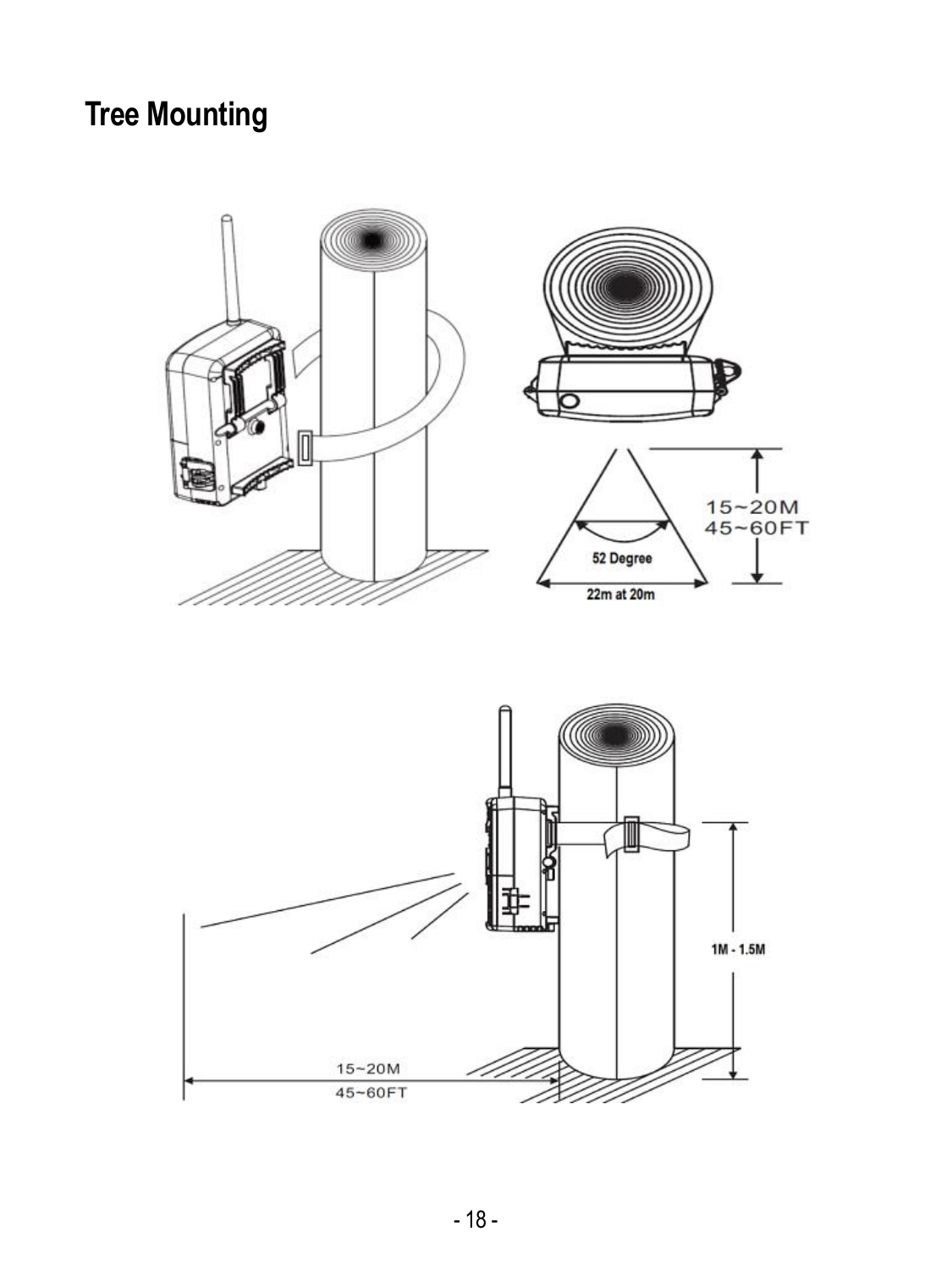Avoid installing the camera directly at sunrise or sunset, so that the sunlight will not directly shine on the lens. If installed in a dusty environment, regularly clean the camera lens cover, flash cover and PIR sensor cover. Regularly check the camera mounting to ensure that it doesn't become loose. To keep any water from damaging the equipment, the camera door must remain closed with the latch locked tightly while the camera is in use. Regularly check if the battery has a corrosive accumulation, which may harm the camera. Regularly check the battery power to ensure that there is enough power.

# **Trouble Shooting**

#### **Camera is Not Sending?**

\* Please check the SIM data plan transfer speed from your operator. The camera supports SIM card with LTE 4G High Speed. Upload Speed 5MB/sec is required from your SIM data plan. **Low Speed "2G" data plans are not able to transfer original pictures (too slow network)!**

\* Please check that you are using external 12V battery especially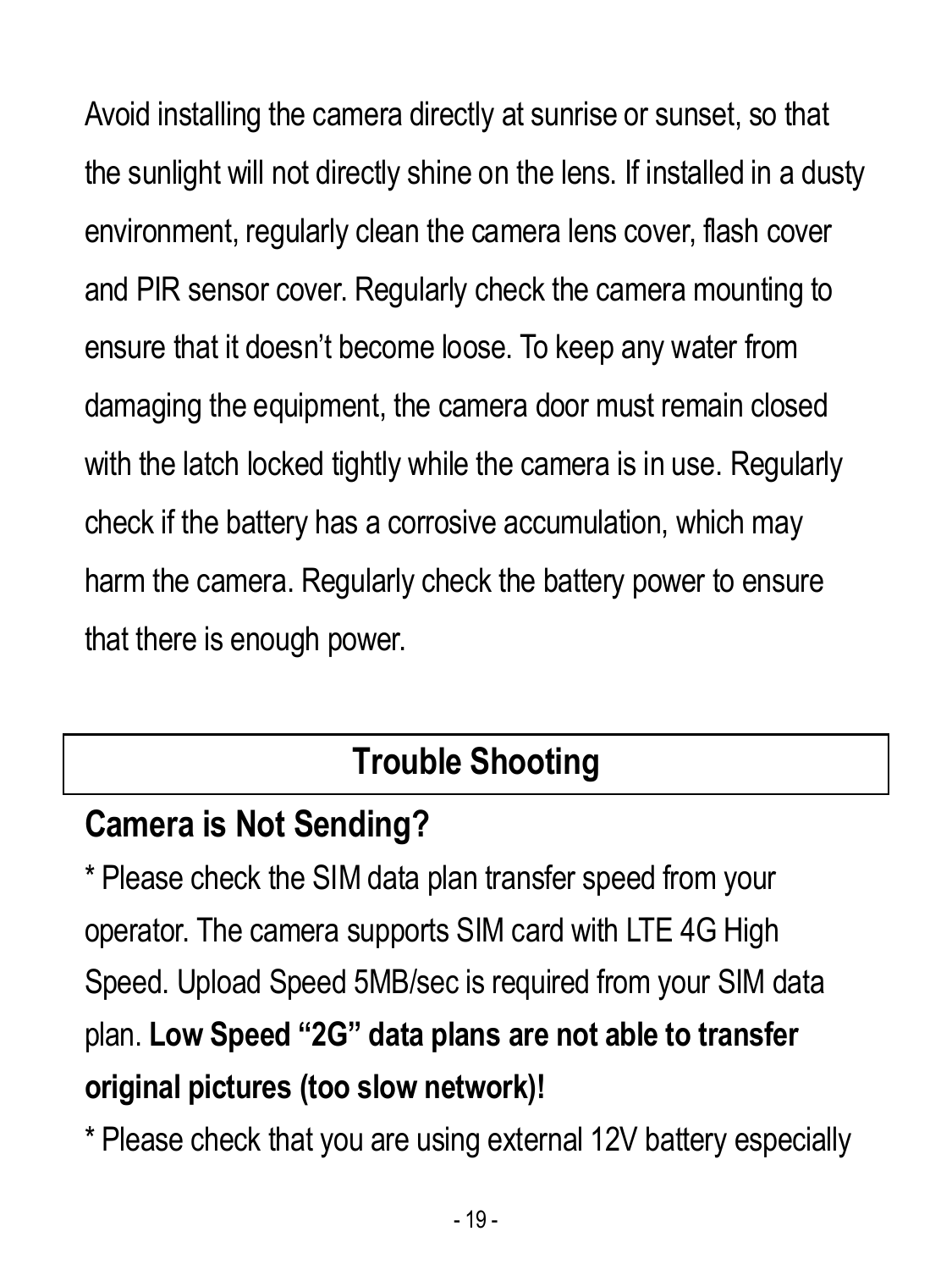during the winter months. Sending during the cold winter requires Power. Small AA batteries could be frozen more easily (power is frozen).

- \* Check that micro SD card is not full
- \* Please make sure SIM card PIN code is disabled (OFF)

## **Photos Do Not Capture Subject of Interest?**

**\*** Check the "PIR Sensor Level" (PIR sensitivity) parameter setting

**\*** Try to set your camera up in an area where no heat resources are in the camera's field of view (lake, river)

**\*** In some cases, like camera near water will make the camera take images with no subject in them. Try to aim the camera over ground.

**\*** Try to set camera on stable and immovable objects

\* At night, PIR motion detector may detect beyond range of the Flash illumination. Reduce distance setting by adjusting PIR sensor sensitivity.

\* Rising sun or sunset can trigger sensor. Camera must be reoriented.

\* If person or animal moves quickly, it may move out of the camera's field of view before photo is taken. Move camera further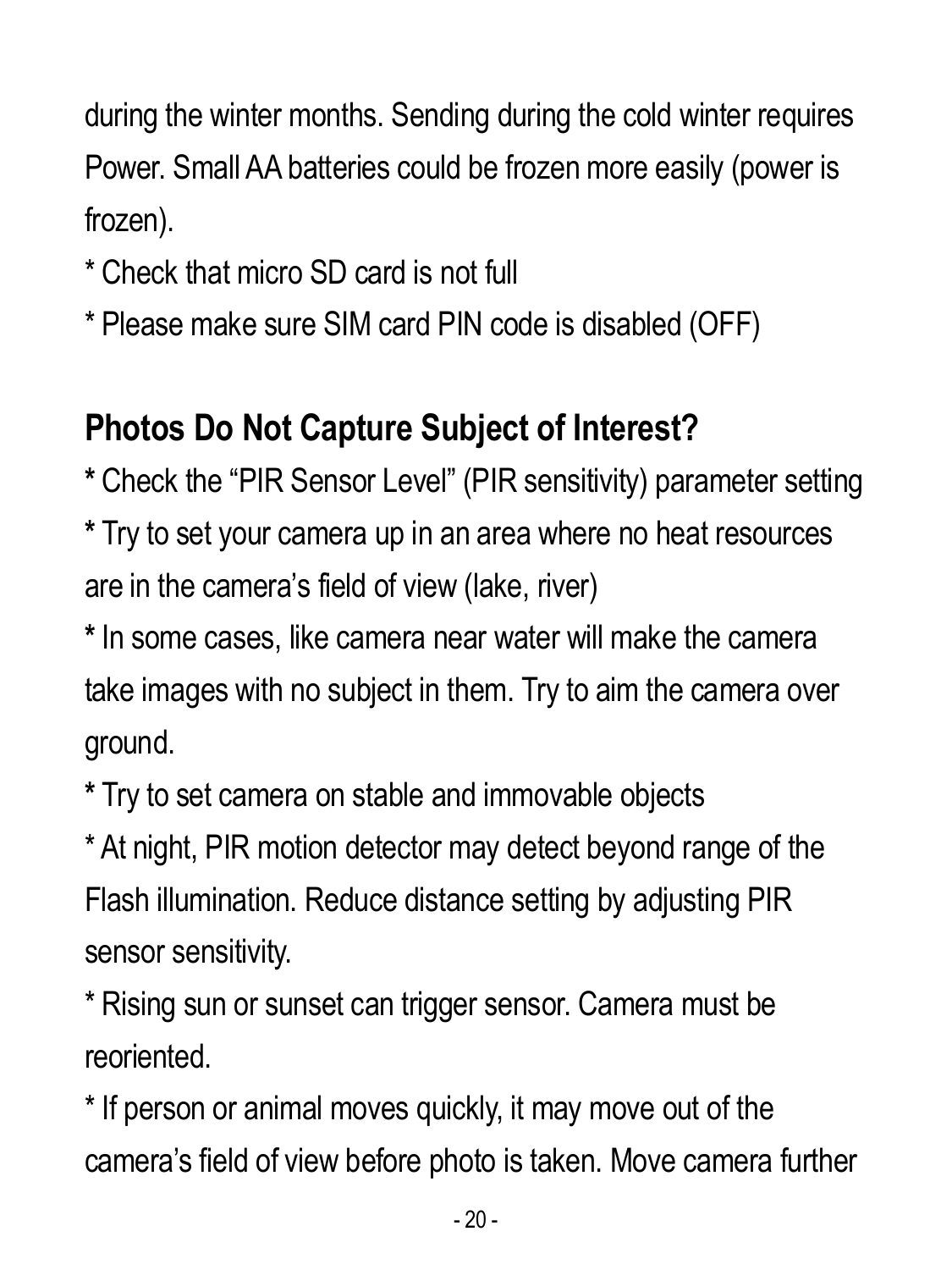back or redirect camera.

\* Try to avoid setting the camera up on small trees that are prone to being moved by strong winds.

\* Remove any obstacles which are right in front of the camera lens.

#### **Camera Stops Taking Images or Won't Take Images?**

\* Please make sure that the SD card is not full. If the card is full, camera will stop taking images

\* Check the Power. Make sure that Alkaline AA batteries and/or external battery has enough power for camera to work

\* Make sure that the camera power switch is in the "ON" position and not in the "OFF"

#### **Night Vision Flash Range Doesn't Meet Expectation?**

\* Please check the Power sources: AA Alkaline and/or external battery conditions

\* Use external battery especially during winter

\* To ensure accuracy and quality of night time image, please mount camera to dark environment without any obvious light sources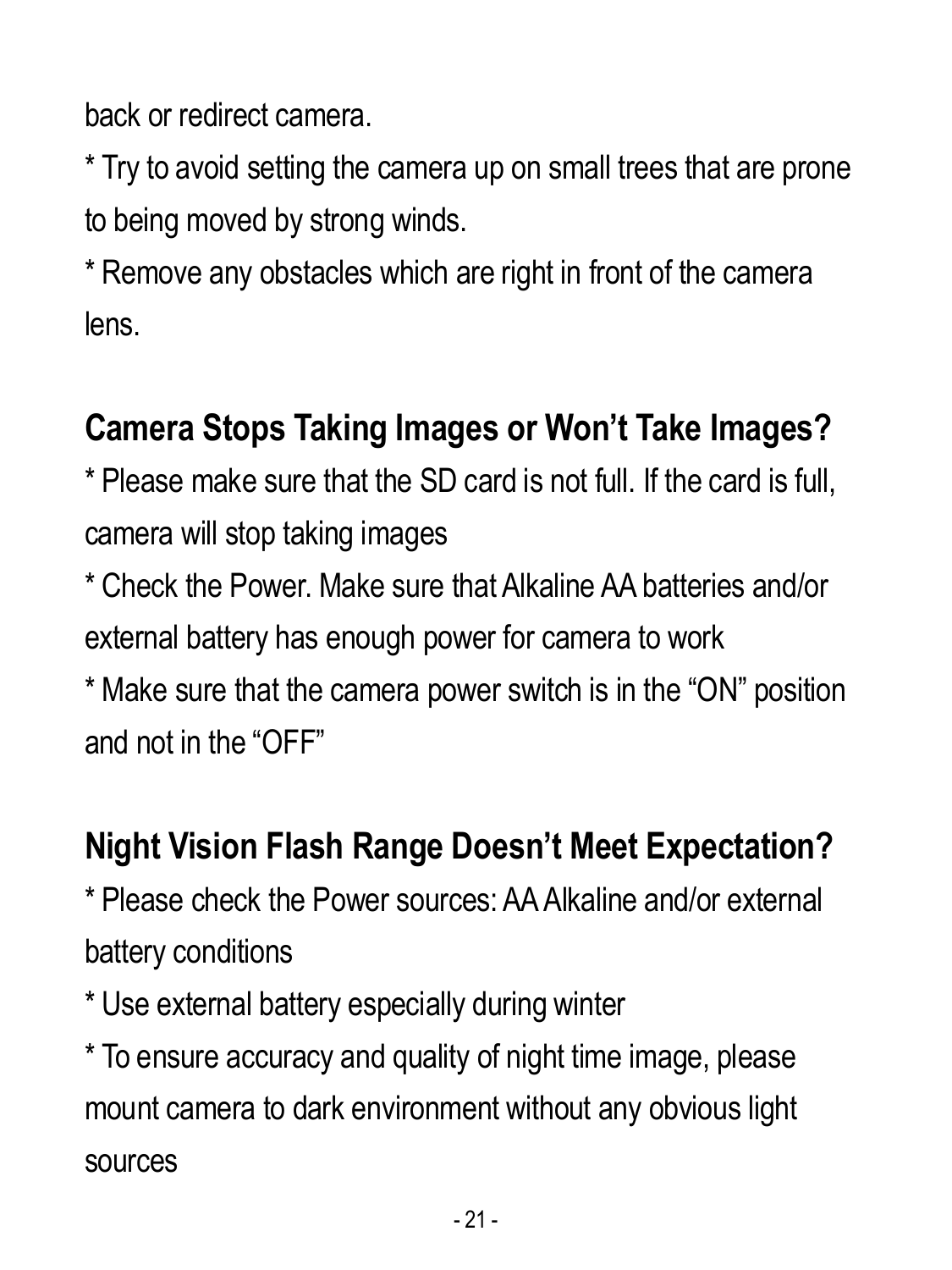\* Surroundings like trees, walls and ground, the flash range can get you better night time images

\* Do not aim camera to the total open field when there is nothing within flash range to reflect flash back. It's like shining a flashlight into sky in night, you just can't see anything. Same does camera

# **Get More Pictures Saved to the SD Card than Transmitted?**

\* Poor reception or busy network signals may result in poor connectivity at certain times and places

 $*$  Increase PIR Delay to 1 – 3 min as the camera may not be able to transmit as fast in certain network areas

\* Move camera to different location and test connection strength and sending

\* Change SIM from different operator who has better 4G signal on the area

# **The Camera Does Not Turn ON**

\* Ensure batteries are inserted properly with correct polarity and are full. If possible, test each battery with battery tester. Approximately 1.5V for AA is full power. External battery 12V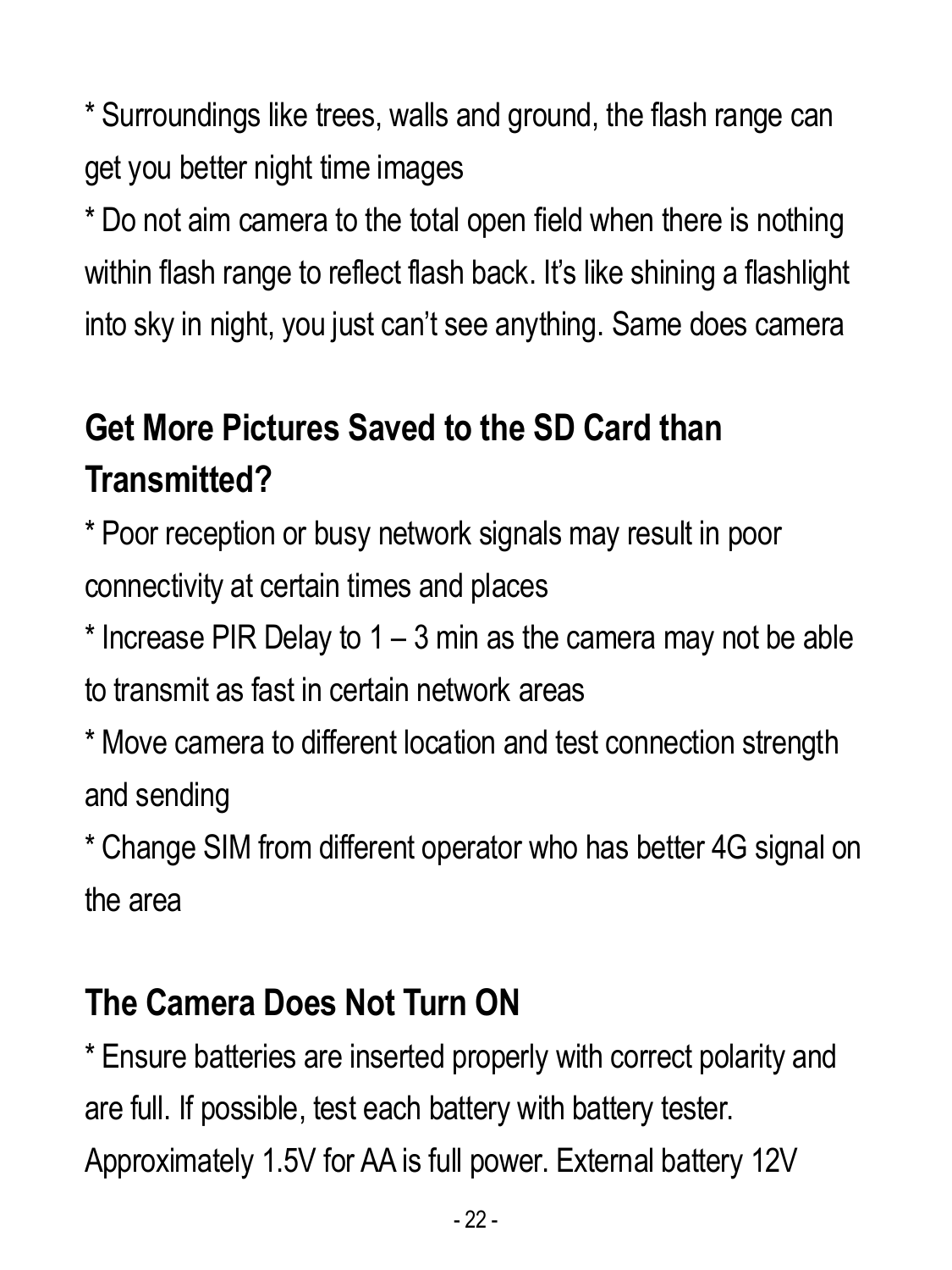\* Cold temperature may decrease battery output sufficiently to prevent camera from turning ON. Check batteries and/or external battery that those are rated for cold temperature

# **Batteries Run Down Quickly?**

Avoid poor quality alkaline and external 12V batteries. Avoid mixing different brands and ages of batteries as battery life will be adversely affected. Different brands of batteries will perform differently than others. Try other battery brands to find what works best for your environment. Reduce number of picture burst and adjust longer PIR delay. Ensure batteries are full. Test batteries with tester if possible. In cold temperatures, the battery life becomes shorter

# $X \in FC$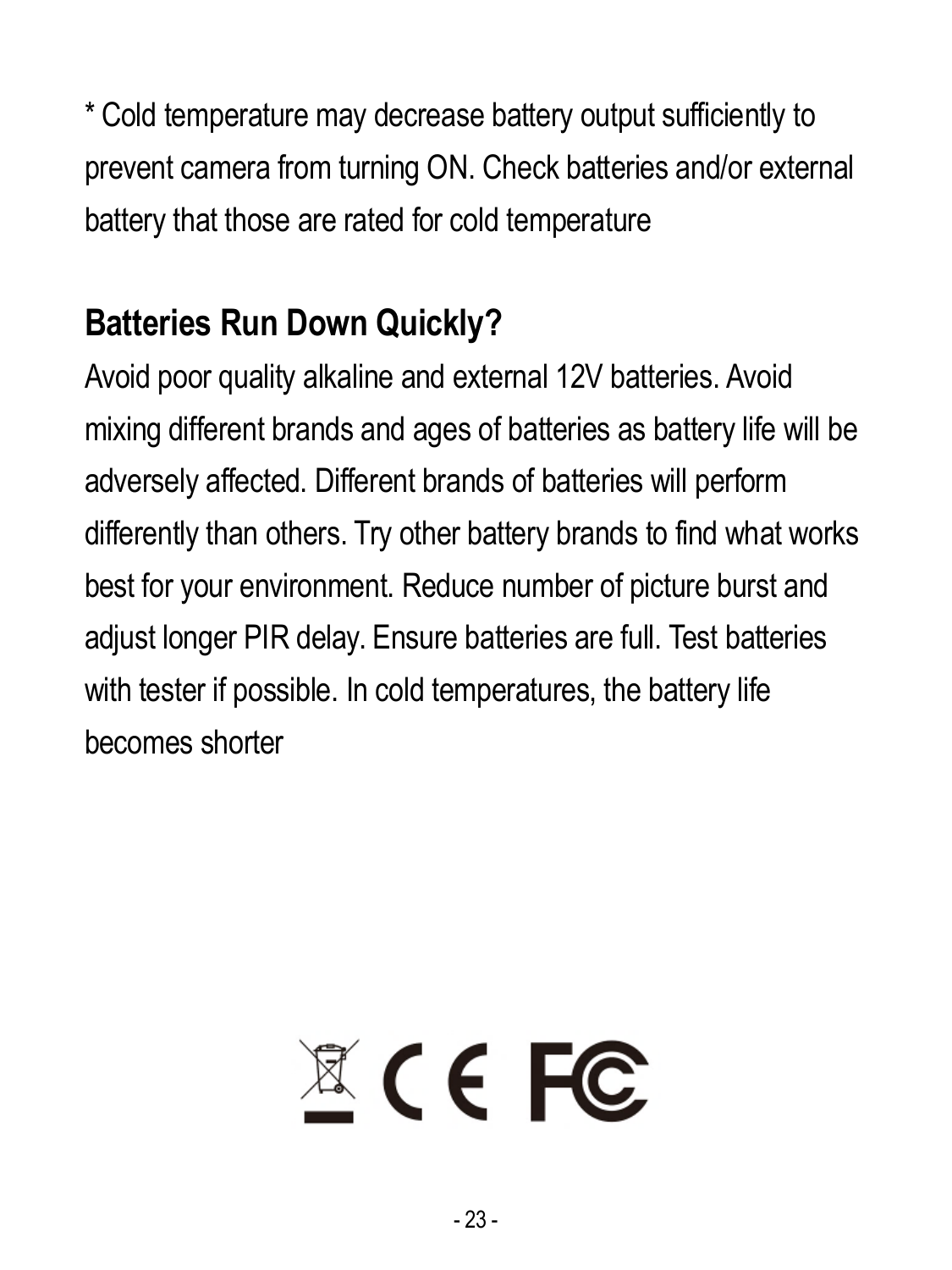#### *FCC Compliance*

This equipment has been tested and found to comply with the limits for Class B digital device, pursuant to part 15 of the FCC Rules. These limits are designed to provide reasonable protection against harmful interference in a residential installation. This device complies with part 15 of the FCC Rules. Operation is subject to the following two conditions: (1) This device may not cause harmful interference, and (2) this device must accept any interference received, including interference that may cause undesired operation.

#### **1 YEAR WARRANTY**

This product is warranted to be free from defects in material and workmanship for 1 year from the original date of purchase when purchased through an authorized dealer. NITEforce will, at its option, repair or replace your product with the same or comparable model, free of charge (shipping charges may apply) for a period of (1) one year from the original date of purchase in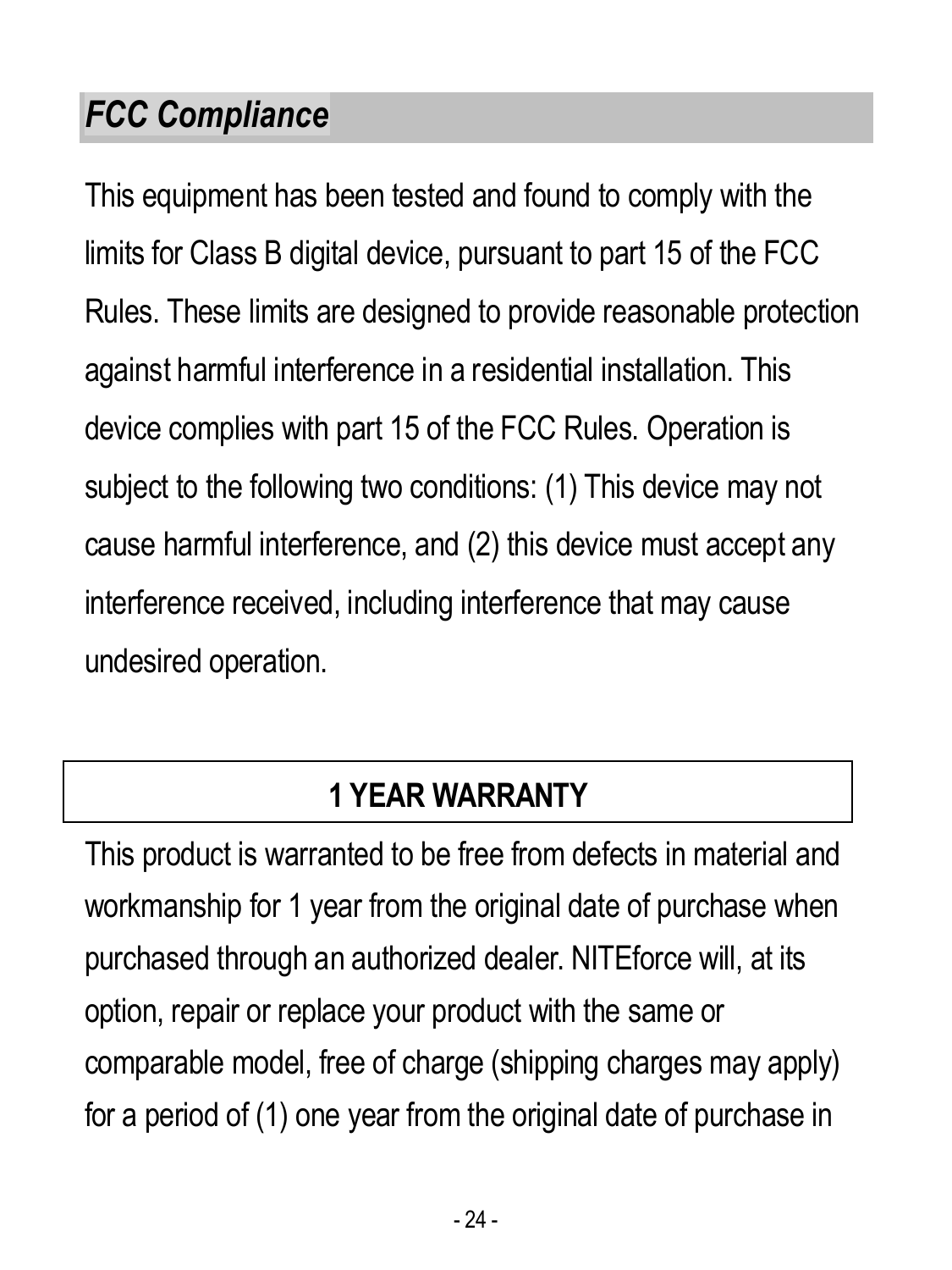the event of a defect in materials or workmanship occurring with normal use. This warranty only extends to the original retail purchaser. Purchase receipt or other proof of date of original purchase is required before warranty performance. The warranty on any replacement product provided under this warranty shall be for the unexpired portion of the warranty period applicable to the original product. This warranty extends solely to failures due to defects in materials or workmanship occurring during normal use. It does not cover normal wear of the product. This warranty is void if:

1.The unit has been used incorrect, opened or punctured 2. The unit has been immersed in water or other liquids, allowed to be filled with dirt or dust or otherwise physically misused

3.The 1year warranty period has expired

4. If the product fails to function properly as a result of accident, misuse, abuse, neglect, mishandling, misapplication, noncompatible batteries, faulty installation, setup, adjustments, improper maintenance, alteration, maladjustment of controls, modification, power surges, service by anyone other than NITEforce or NITEforce authorized service center or acts beyond